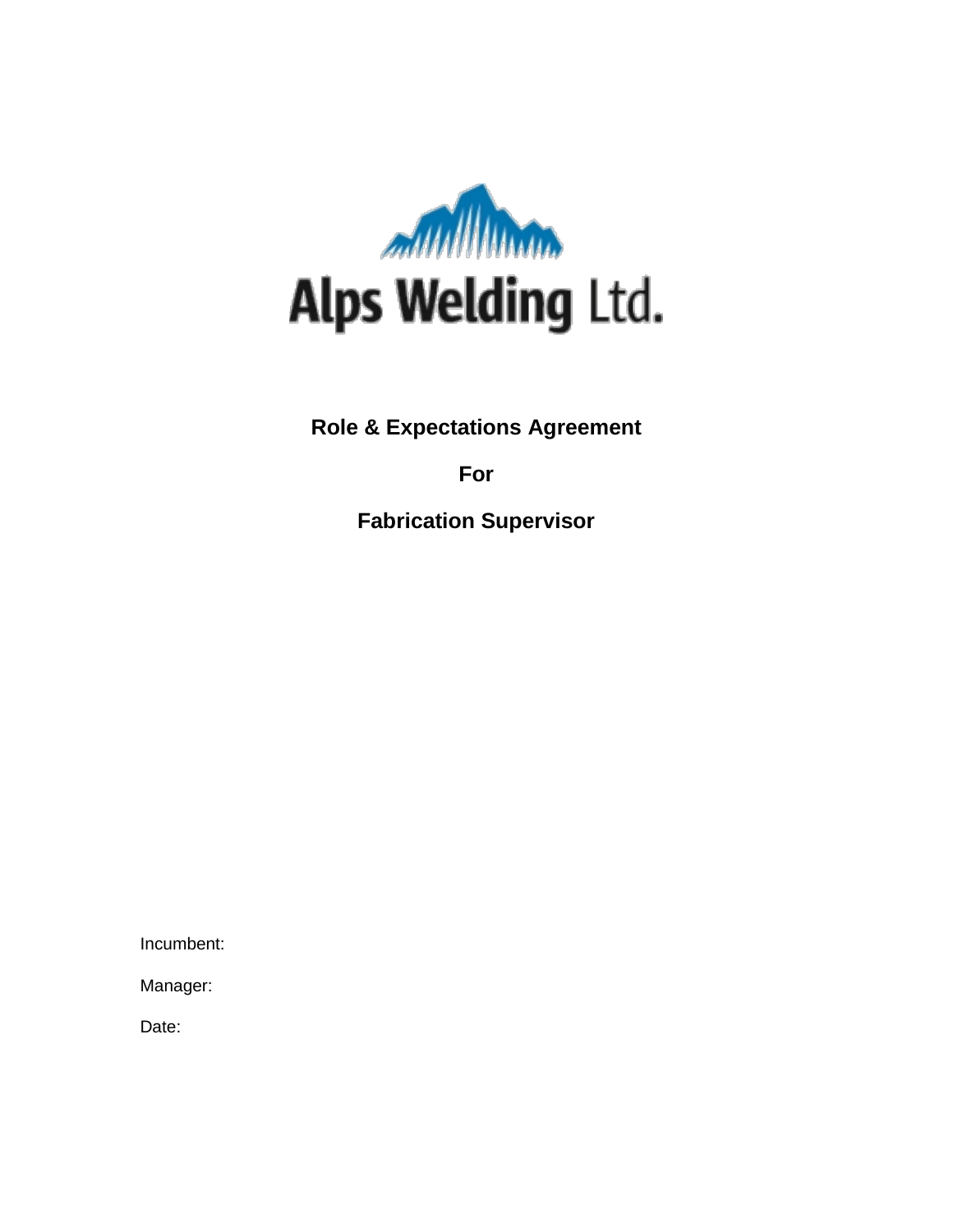# **Fabrication Supervisor**

# **Scope of Role:**

Hands on, front line supervisory role responsible for ensuring that the daily operations within the Fabrication department is being performed in an efficient, safe and productive manner to meet the corporate objectives. This role supervises the Fabrication shop staff, under the direction of the Production Manager.

# **Key Responsibilities & Expectations:**

#### **1. Shop Operations**

- a. Assist the Production Manager in coordinating work activities/assignments of employees to ensure that resources are maximized throughout the shift to produce the required tasks on time and on spec. Ensure that the quality of each task is as per established expectations. Instill this focus on quality production in all employees so that all tasks, jobs, and projects consistently meet the required standards.
- b. Confer with the Production Manager to review project schedules, specifications, and priorities to plan departmental work assignments. Coordinate production scheduling with the various projects on hand to facilitate level loading and utilization of employees and equipment.
- c. Assign duties to employees and supervise closely by being visible and available on the shop floor to provide positive reinforcement, to offer correction if a job is not being performed correctly or safely, to ensure quality output and to answer questions and respond to issues in a timely manner.
- d. Monitor time and materials to ensure productivity requirements are being met. Promptly address any issues in which there is wasted time or material or to prevent loss.
- e. Explain and demonstrate work/machine procedures and techniques to employees. Interpret drawings, specifications, and work instructions for employees to ensure comprehension and that the output of the work meets the specified requirements within the allotted time allowance.
- f. Assist employees in resolving problems, such as interpretation of the work assignment, routine job matters and minor conflicts between staff and advise Operations Manager of more complex problems.
- g. Participate in production meetings to review the work to be assigned, address/anticipate issues and develop an action plans accordingly, review what worked well on previous jobs and any lessons learned for corrective action in the future.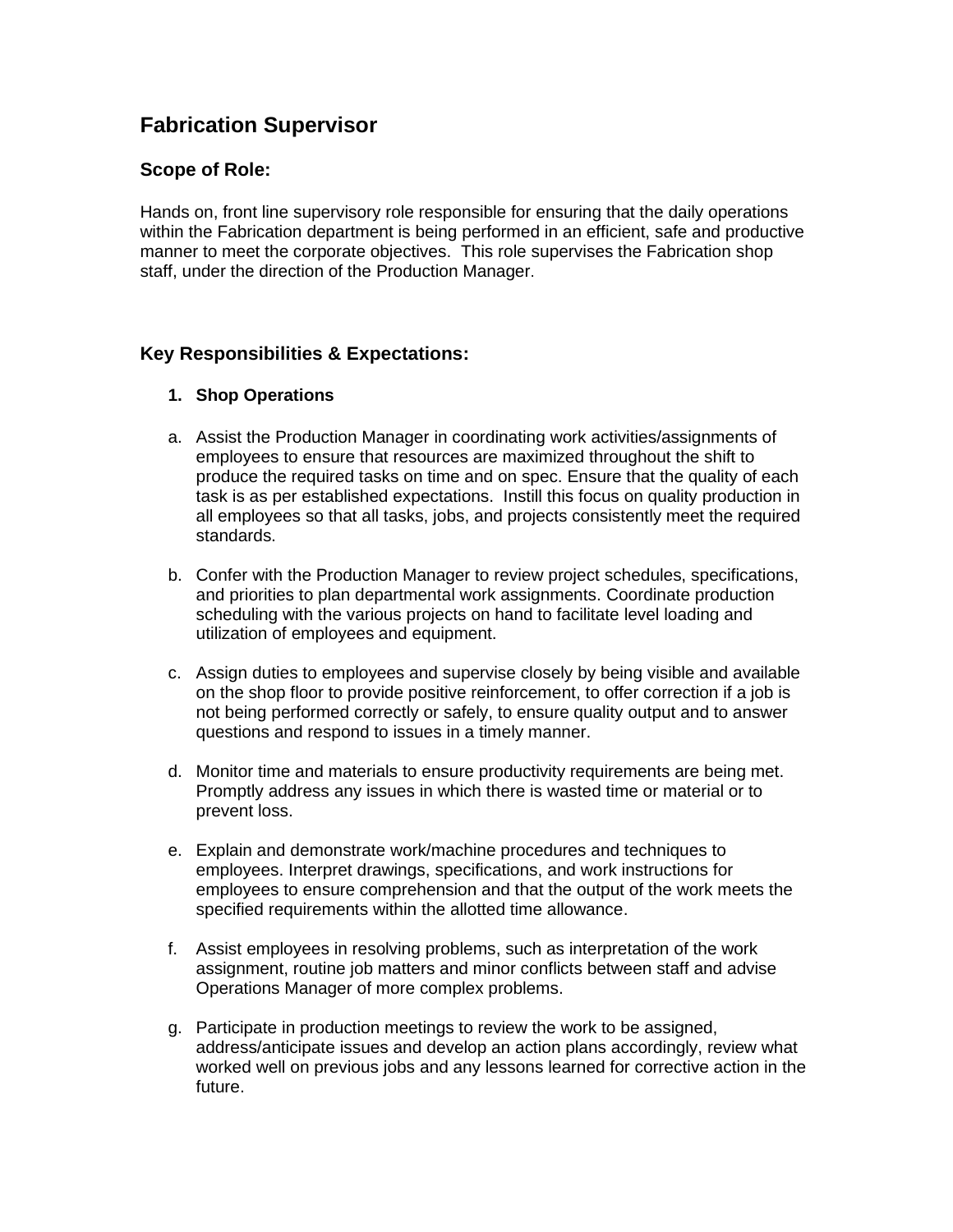#### **2. People Leadership**

- a. Participate with the Production Manager in hiring the required talent for the fabrication department.
- b. Effectively lead your team; earning their respect and gaining their commitment and loyalty to perform to the highest level required and to go the extra mile when required because they take pride in their work and are respectful of you and what the company requires to complete the tasks at hand.
- c. Coach and develop staff members.
- d. Assign work by ensuring that instructions are clear and made available at all times during the production shifts. Check in regularly and supervise by walking around to ensure the tasks are being completed correctly and efficiently. Provide immediate feedback through recognition for good performance and constructively provide course correction when work is being done incorrectly or not to standard, or if equipment is being used incorrectly and/or unsafely.
- e. Be respectful in your treatment of employees at all times.

#### **3. Process**

a. Provide feedback to the Production Manager on recommendations that will help fine tune and streamline the workflow (processes) and optimize productivity of the employees and the equipment. Support an environment of continuous improvement and challenge the employees to do the same, so that the way in which work is performed continues to be the most efficient and effective possible based on the objectives of the company.

### **4. Health & Safety**

- a. Contribute to maintaining a safe work environment on the shop floor. Ensure that employees are adequately trained/skilled to perform the work at hand, and that they are doing so in a safe manner. Strive for zero preventable work injuries.
- b. Oversee the proper daily maintenance of machines and equipment.
- c. Educate staff in safe work practices and stress this mandate in regular communications to staff.
- d. Play an active role in executing the company Health & Safety Plan for the shop.
- e. Maintain a professional presentation both internally and externally by ensuring that your attire and work area is clean and neat, and that appropriate housekeeping of the shop is maintained.